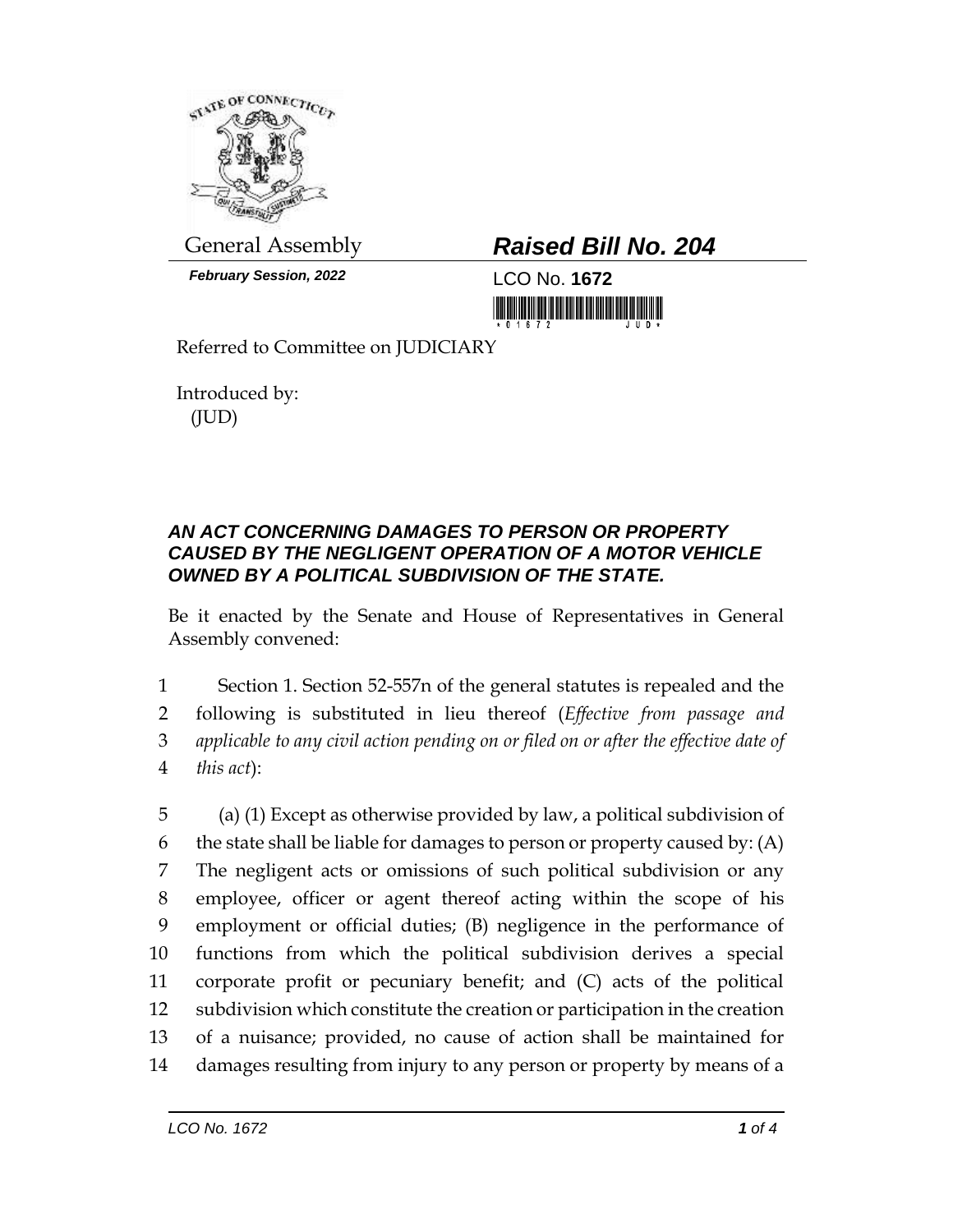defective road or bridge except pursuant to section 13a-149. (2) Except as otherwise provided by law, a political subdivision of the state shall not be liable for damages to person or property caused by: (A) Acts or omissions of any employee, officer or agent which constitute criminal conduct, fraud, actual malice or wilful misconduct; or (B) negligent acts or omissions which require the exercise of judgment or discretion as an official function of the authority expressly or impliedly granted by law. 22 Notwithstanding the provisions of subparagraph (B) of this subdivision, governmental immunity shall not be a defense in a civil action for 24 damages to person or property caused by the negligent operation of a motor vehicle owned by a political subdivision of the state.

 (b) Notwithstanding the provisions of subsection (a) of this section, a political subdivision of the state or any employee, officer or agent acting within the scope of his employment or official duties shall not be liable for damages to person or property resulting from: (1) The condition of natural land or unimproved property; (2) the condition of a reservoir, dam, canal, conduit, drain or similar structure when used by a person in a manner which is not reasonably foreseeable; (3) the temporary condition of a road or bridge which results from weather, if the political subdivision has not received notice and has not had a reasonable opportunity to make the condition safe; (4) the condition of an unpaved road, trail or footpath, the purpose of which is to provide access to a recreational or scenic area, if the political subdivision has not received notice and has not had a reasonable opportunity to make the condition safe; (5) the initiation of a judicial or administrative proceeding, provided that such action is not determined to have been commenced or prosecuted without probable cause or with a malicious intent to vex or trouble, as provided in section 52-568; (6) the act or omission of someone other than an employee, officer or agent of the political subdivision; (7) the issuance, denial, suspension or revocation of, or failure or refusal to issue, deny, suspend or revoke any permit, license, certificate, approval, order or similar authorization, when such authority is a discretionary function by law, unless such issuance, denial, suspension or revocation or such failure or refusal constitutes a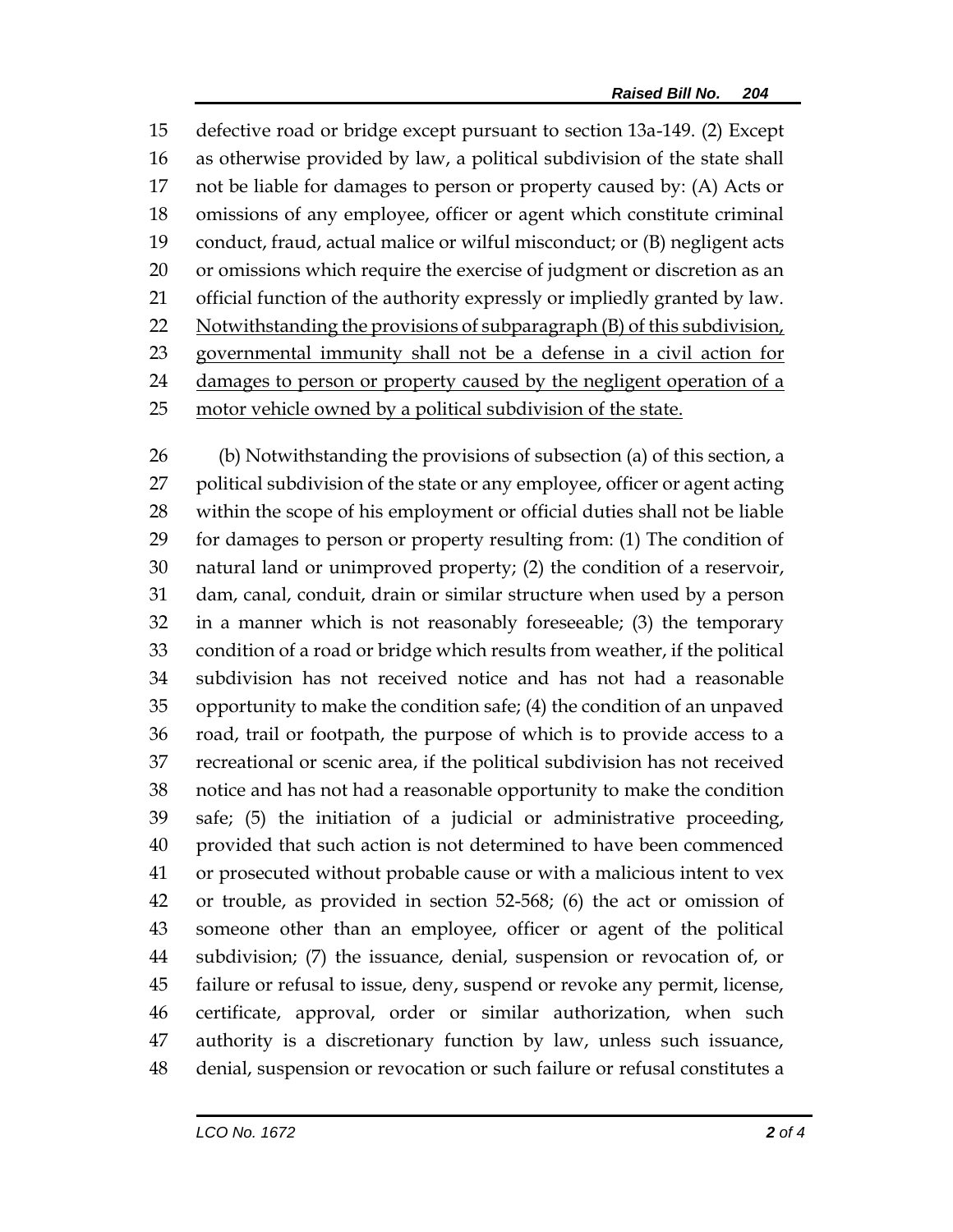reckless disregard for health or safety; (8) failure to make an inspection or making an inadequate or negligent inspection of any property, other than property owned or leased by or leased to such political subdivision, to determine whether the property complies with or violates any law or contains a hazard to health or safety, unless the political subdivision had notice of such a violation of law or such a hazard or unless such failure to inspect or such inadequate or negligent inspection constitutes a reckless disregard for health or safety under all the relevant circumstances; (9) failure to detect or prevent pollution of the environment, including groundwater, watercourses and wells, by individuals or entities other than the political subdivision; or (10) conditions on land sold or transferred to the political subdivision by the state when such conditions existed at the time the land was sold or transferred to the political subdivision.

 (c) Any person who serves as a member of any board, commission, committee or agency of a municipality and who is not compensated for such membership on a salary or prorated equivalent basis, shall not be personally liable for damage or injury occurring on or after October 1, 1992, resulting from any act, error or omission made in the exercise of such person's policy or decision-making responsibilities on such board, commission, committee or agency if such person was acting in good faith, and within the scope of such person's official functions and duties, and was not acting in violation of any state, municipal or professional code of ethics regulating the conduct of such person, or in violation of subsection (a) of section 9-369b or subsection (b) or (c) of section 1-206. The provisions of this subsection shall not apply if such damage or injury was caused by the reckless, wilful or wanton misconduct of such person.

This act shall take effect as follows and shall amend the following sections: